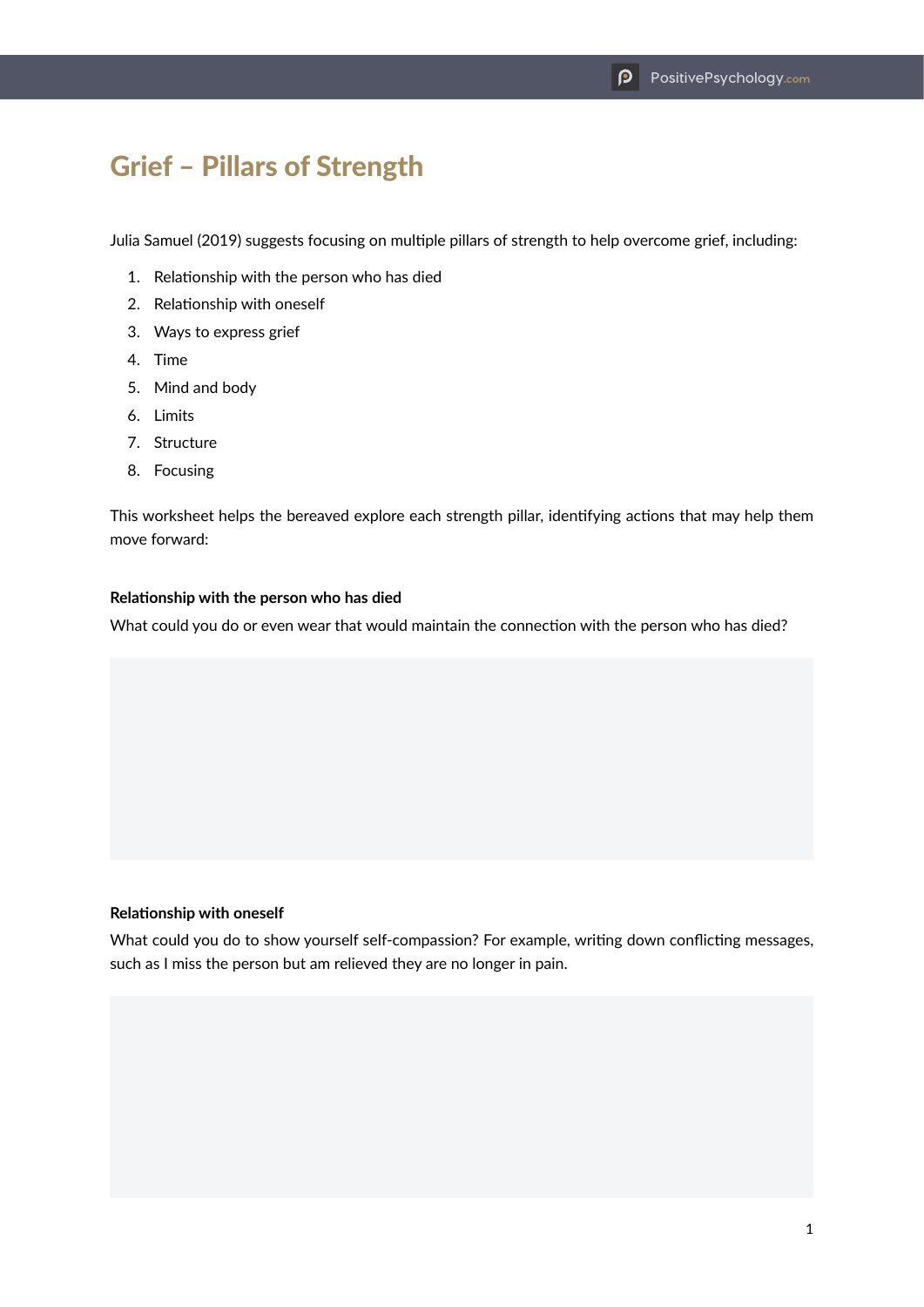### **Ways to express grief**

How can you express your grief? Perhaps talking about the person, listening to their favorite music, or going to places you both enjoyed.

## **Time**

How and when can you set aside time to grieve?

### **Mind and body**

You need to look after your physical and mental wellbeing. What activities could you return to that will maintain your overall health?